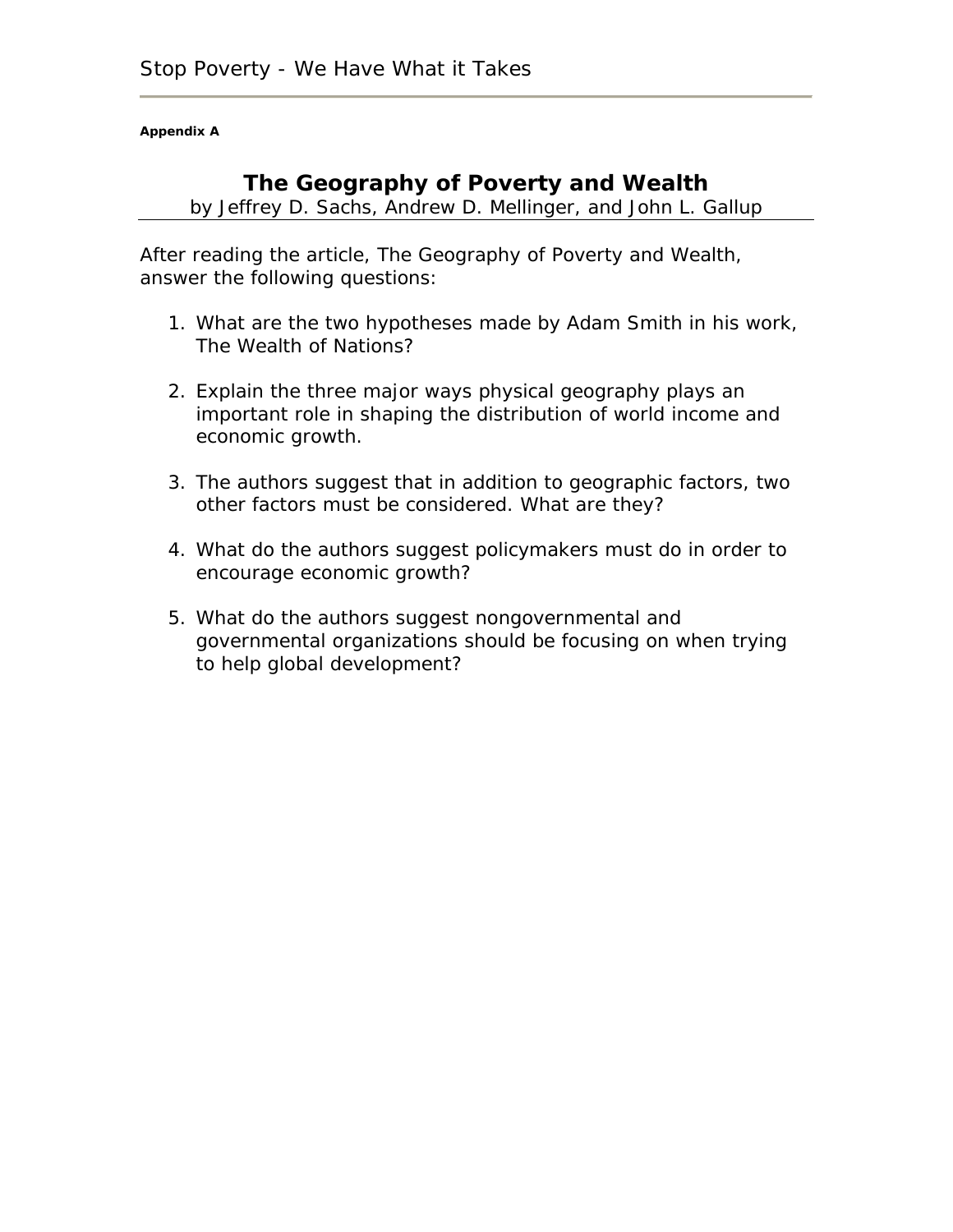#### **Appendix B**

### **Born into Brothels**

by Zana Briski and Ross Kauffman (2004)

- 1. What is the role of photography in this film? Of music? Of video effects?
- 2. Do you think the children would recover from the injustices and trauma they experienced if they were removed from the brothels?
- 3. How do the children know that their lives in the brothels are not normal if they have lived there their whole lives? Is awareness of human rights instinctive to us?
- 4. Why do none of the schools want to take the children? Should their "situation" hinder them from an education?
- 5. When planning to attend their own photo gallery why did one of the children automatically state her mother couldn't come? Do you think there are any other reasons why?
- 6. When the children go to the zoo and beach to take photos what do they experience?
- 7. Photography allowed the children to document what they see around them. Why is this an important opportunity?
- 8. How does the societal perspective on prostitution and AIDS/HIV impact the problem of poverty in India?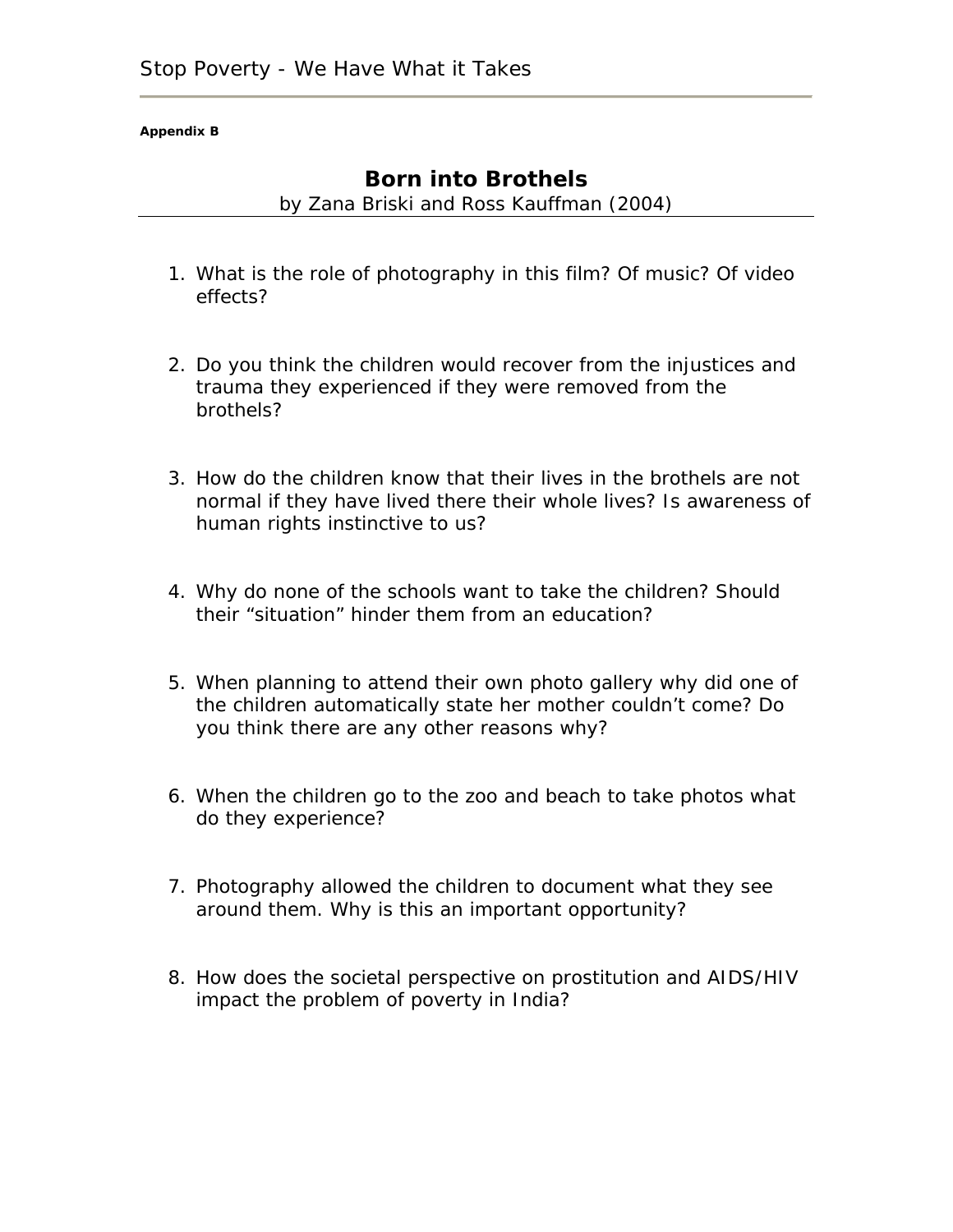| <b>Appendix C</b><br>We can stop | Name: __                         |            |                                          |           |                        |
|----------------------------------|----------------------------------|------------|------------------------------------------|-----------|------------------------|
| Poverty                          | <b>Report Card</b><br>Look For's | <b>Yes</b> | Almost,<br>but needs<br>improve-<br>ment | <b>No</b> | Level<br><b>Earned</b> |
|                                  | Knowledge/Understanding          |            |                                          |           |                        |
|                                  |                                  |            |                                          |           |                        |
| Thinking                         |                                  |            |                                          |           |                        |
|                                  |                                  |            |                                          |           |                        |
|                                  | Communication                    |            |                                          |           |                        |
|                                  |                                  |            |                                          |           |                        |
| Application                      |                                  |            |                                          |           |                        |
|                                  |                                  |            |                                          |           |                        |

**Comments:** 

# **FINAL GRADE /100**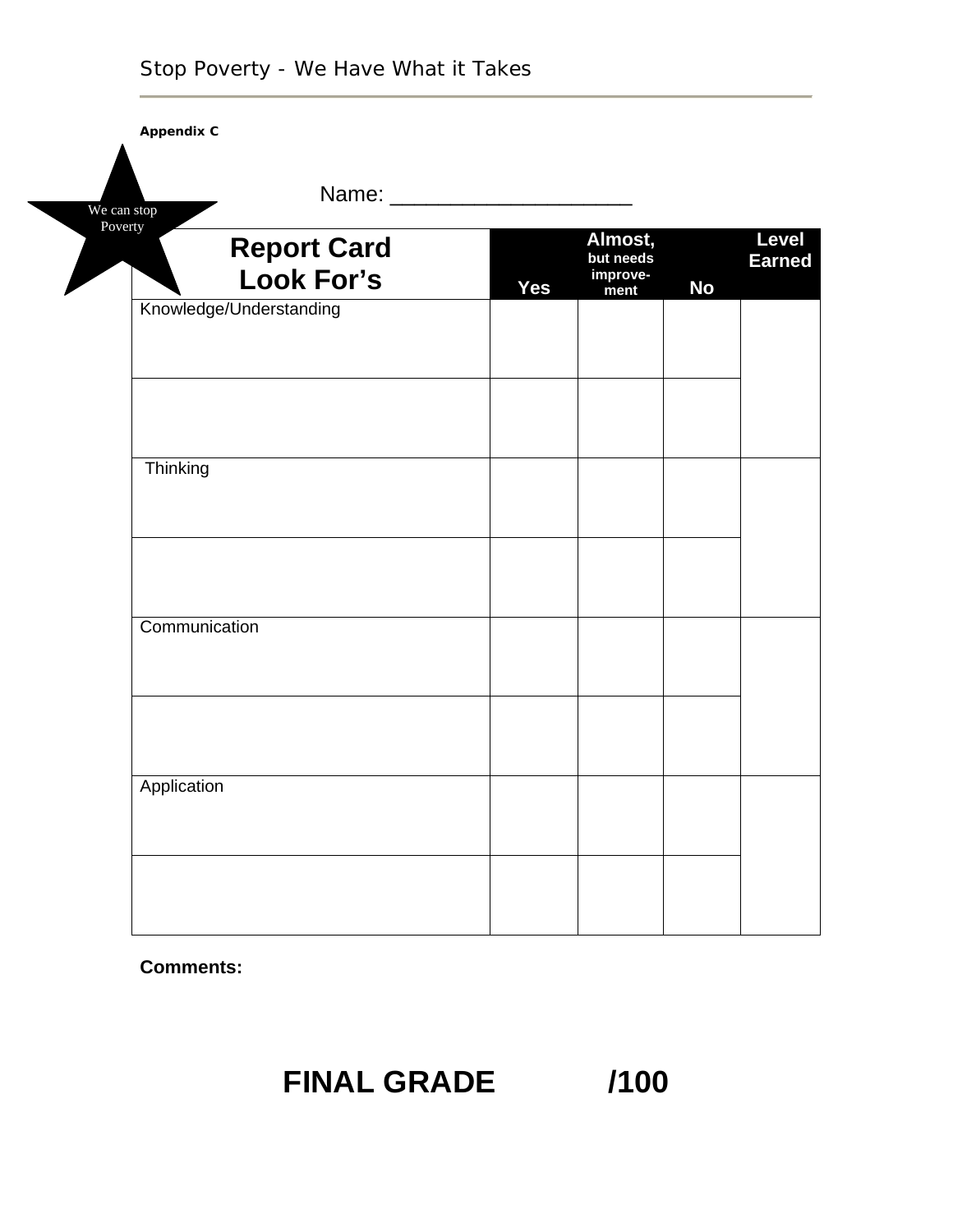**Appendix D** 

# **Governmental and Nongovernmental Agencies Attempting to Stop Poverty**

| <b>Canadian focus</b>  | <b>Indian focus</b>             |  |  |
|------------------------|---------------------------------|--|--|
| Make Poverty History   | <b>World Vision</b>             |  |  |
| <b>Red Cross</b>       | Free the Children               |  |  |
| Canadian government    | Indian government               |  |  |
| <b>CIDA</b>            | <b>Action Aid</b>               |  |  |
| Canada World Youth     | CUSO                            |  |  |
| Amnesty                | <b>IDRF</b>                     |  |  |
| <b>Canadian Relief</b> | Poor Areas Civil Society (PACS) |  |  |
| <b>CARE</b>            | <b>Make Poverty History</b>     |  |  |
| <b>CIES</b>            | End Poverty 2015                |  |  |
| CCIC                   | Salvation Army                  |  |  |
| Cause                  | Ashoka                          |  |  |
| Right To Play          | <b>Global Fund for Children</b> |  |  |
| Unicef                 | <b>Grameen Foundation</b>       |  |  |
| United Way             | CSE India                       |  |  |
| <b>USC Canada</b>      | MDG in Asia and the Pacific     |  |  |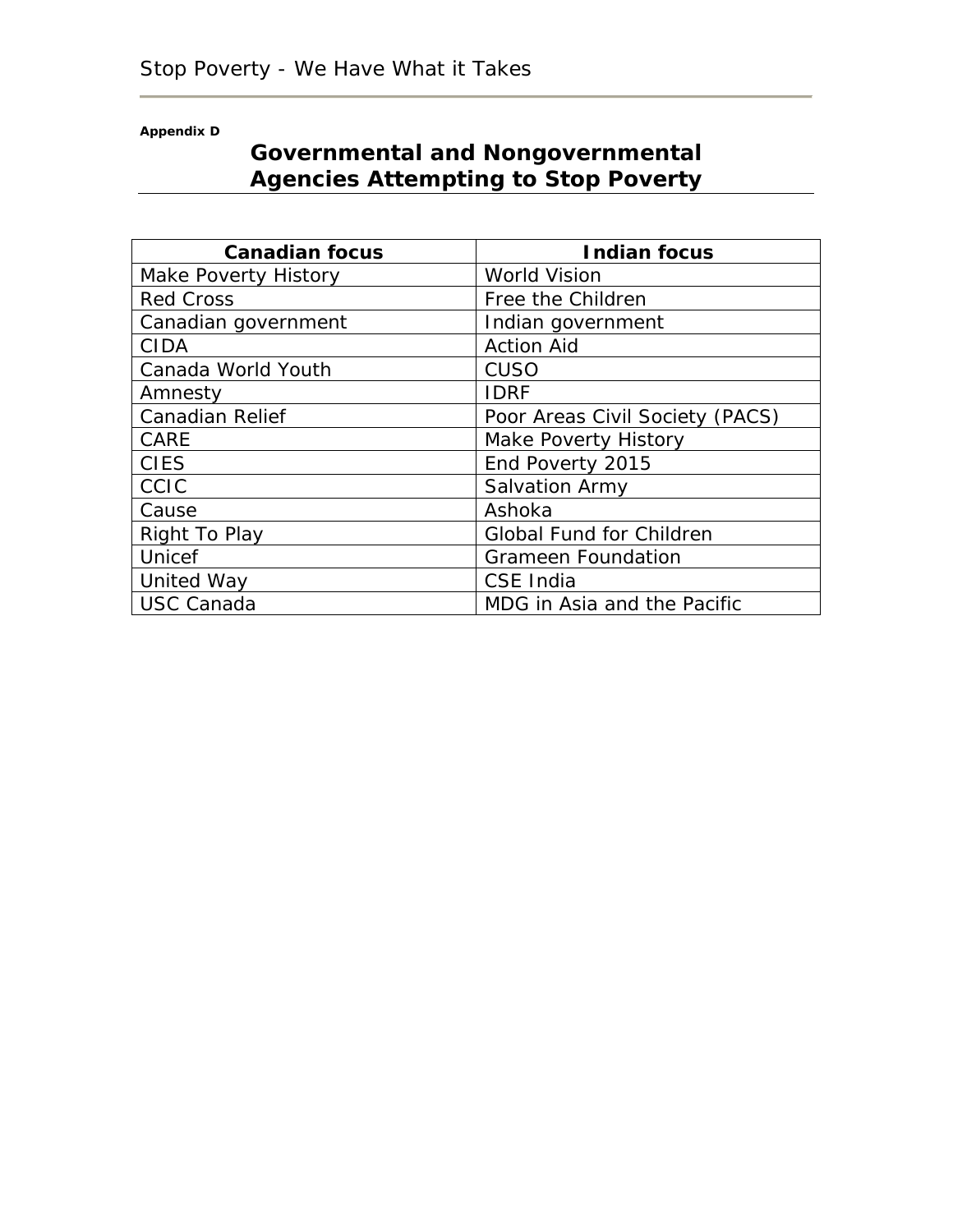## **Appendix E – Page 1 of 2 World Vision Photo Challenge**

Consider the facts we have just examined. Consider the work being done by organizations internationally. Consider poverty.

We know we have what it takes to end poverty. Hopefully you will have signed up for some of the campaigns on-line to aid in the work of organizations that are attempting to stop poverty. With this photo challenge you will also have the chance to express…

#### **WHY** we **NEED** to **STOP POVERTY NOW!**

#### **The Challenge:**

- $\checkmark$  As an individual or group (3 person max.) you are to take an original digital photo finishing the sentence,  *I'm/We're Hungry For Change Because…*
- $\checkmark$  You are to write a clear photo message for the photo (i.e. finish the sentence)
- $\checkmark$  Once the photo has been reviewed by your teacher, submit the photo on-line to the web challenge at http://advocacy.worldvision.ca/eactivist/worldv/wvHome.jsp
- $\checkmark$  *Each person* is to write a summary explaining:
	- a cause of poverty that inspired the creation of the photo (researched facts are to be included);
	- how the photographed items compliment and help convey the desired message;
	- a possible strategy to end the selected cause of poverty
- $\checkmark$  Then type it up, double space it, and submit it along with a printed copy of your photo.
- $\checkmark$  If working in teams, only submit one copy of the photo.

Remember: The photograph should not display people's faces.

**Good luck in making the following statement true…**  *A picture is worth a thousand words.*